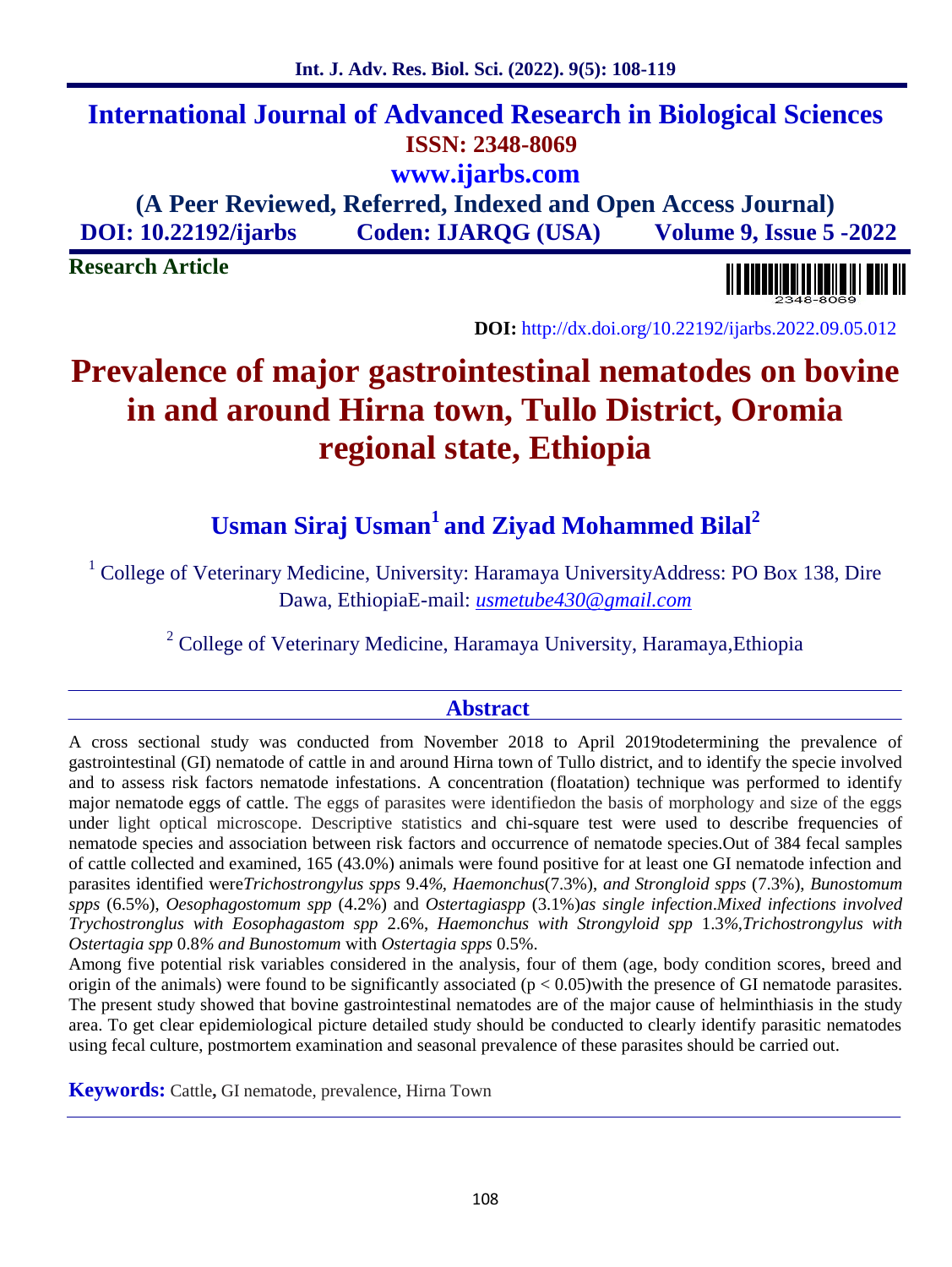## **Introduction**

Livestock production constitutes one of the principal means of achieving improved living standards in many regions of the developing world. In Sub-Saharan African countries, livestock plays a crucial role both in national economies and the livelihood of rural communities. It provides drought power, milk, and meat, input for crop production and soil fertility and raw material for industry. In Ethiopia, livestock production accounts for approximately 35 to 49% of the total agricultural GDP and 16 to 17% of national foreign currency earnings (Metaferia F.*et al.,* 2011).Ethiopia possesses about 59.5 million heads of cattle (CSA, 2017).Livestock play an important role in providing export commodities including hides and skins. However, constraints such as the traditional management system of livestock, limited genetic potential of the indigenous animal breeds and prevalence of many livestock diseases, lack of appropriate disease control policy and veterinary services the potential of livestock based economy has been reduced. (Yasin, 2017).

Diseases have numerous negative impacts on productivity and fertility of herds i.e. losses due to mortality and morbidity, loss of weight, depressed growth, poor fertility performance, decrease physical power and the likes (Elsa *et al*., 2012).Helminth parasite infections in cattle's are a primary factor in the reduction of livestock production and productivity (Wadhawa *et al*., 2011).Helminthosis lead to a reduction in fertility, work capacity, involuntary culling (Rafiullah *et al*., 2011), reduction in food intake, weight and milk production, and higher mortality rate (Getachew *et al*., 2012). The gastrointestinal tract (GIT) of cattle harbors a variety of parasites, particularly helminthes, which causes clinical and subclinical parasitism. Gastrointestinal nematodes are cosmopolitan parasites that develop within the digestive tract of domestic ruminants. These parasites adversely affect the health status of animals and cause enormous economic losses to the livestock industry (Rafiullah *et al*., 2011; Singla *et al*., 2014).

Studies have shown that helminth parasites are by far the most serious causes of production losses in farmed ruminants and the nematodes are indisputably the cause of serious production losses to ruminants in sub-Saharan Africa, and indeed worldwide (Ng'ang'a *et al*., 2004; Odoi, 2007; Kanyari *et al*., 2009).It has been estimated that about 10% animals die annually due to parasitic diseases in the world (Chavhan *et al*., 2008). The problem is however much more severe in tropical countries due to very favorable environmental conditions for helminthes transmission (Mohanta *et al*., 2007).The losses are manifested in terms of morbidity/mortality in acute cases and reduced weight gain, feed conversion, milk production, and poor reproductive performance, particularly in chronic infections (Edosomwan and Shoyemi, 2012).

The epidemiology of nematodosis is determined by several factors governed by parasite-host environment interactions. The major risk factors can therefore be broadly classified asparasite factors (including epidemiology of the different species), host factors (genetic resistance,age and physiological status of the animal) and environmental factors (climate, nutrition, stockingdensity), Bennema et al. 2010). Interaction of various risk factors influences the prevalence of GI nematodesin food animals and includesage,sex, weather condition and husbandry or management practices (Raza etal. 2007; Khan et al. 2010). The prevalence of GI helminthes parasites is quite deferent in deferent species and the severity of the infection also vary considerably depending on local environmental condition such as humidity, temperature, rainfall, vegetation and management practice(Gizachew, 2007; Tesfaye, 2009 and Elsa *et al.,* 2012).

The diagnosis of nematode infections in livestock has been based on the clinical signs and detection of nematode eggs or larvae in the faeces by direct microscopic examination. Quantifying number of egg per gram (EPG) of faeces is the best way of estimating parasite loads (Tesfaye T 2009).To take the control measures epidemiological surveillance of nematode parasite by deferent diagnostic methods like faecal examination,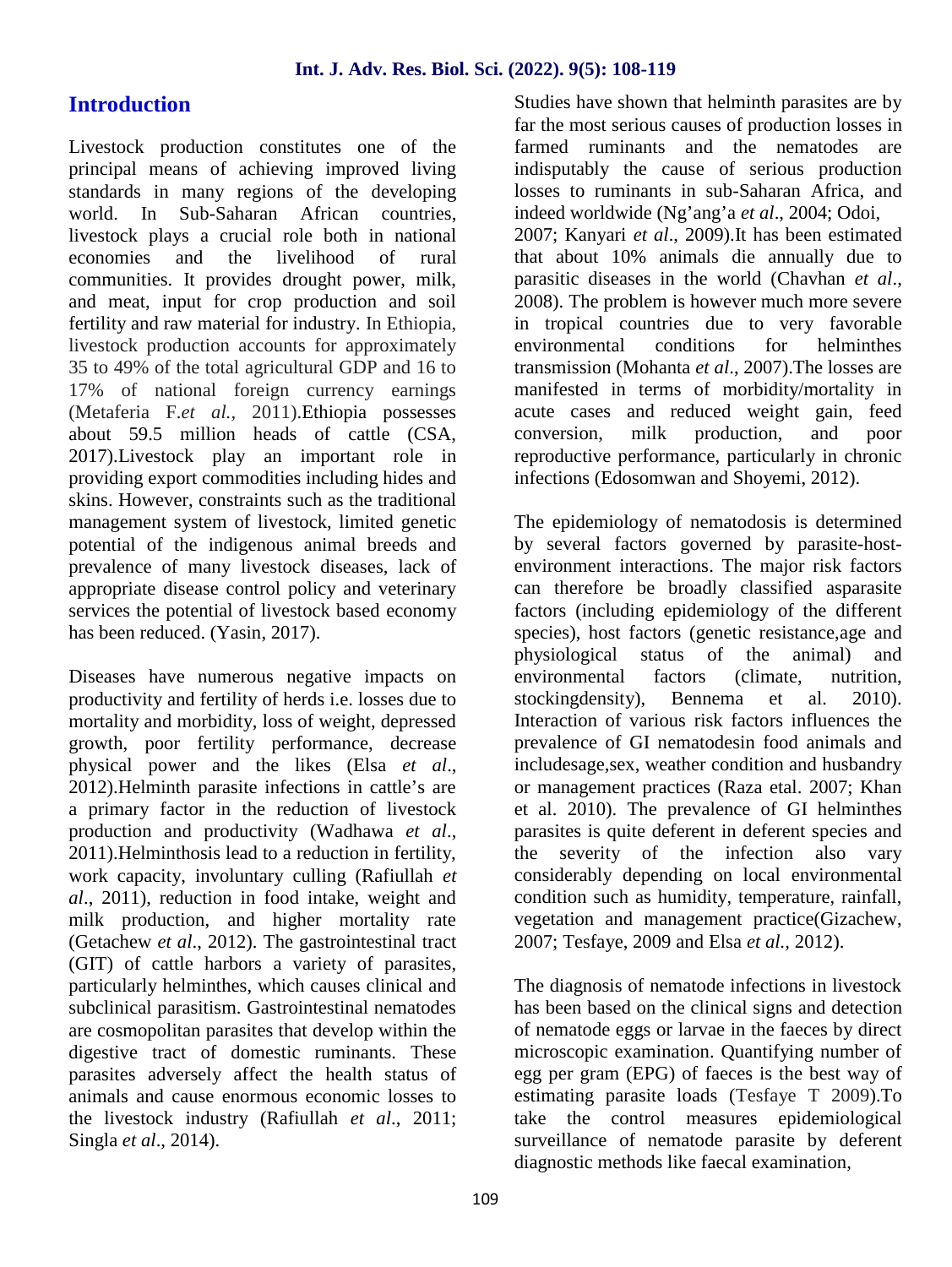#### **Int. J. Adv. Res. Biol. Sci. (2022). 9(5): 108-119**

determination and identifcation of specifc nematode species is important (Hiko A and Wondimu A, 2011).The eggs of the nematodes are most often diagnosed by floatation technique and the commonly used floatation solution for nematode eggs are sodium chloride or sometimes magnesium sulphate Taylor *et al,.* (2015).

The environmental conditions such as low lying water filled grazing land, humidity, environmental temperature of this area are suitable for growth and survivable of parasites and their intermediate hosts. However, very few reports were published on bovine GI nematode infestation of this area.

Therefore, the objectives of this study were

 $\triangleright$  To investigate the prevalence and identify major bovine gastrointestinal nematodes species were involved in and around hirna town

 $\triangleright$  To investigate the main risk factors associated with the prevalence of GI nematode infection in cattle

## **Materials and Methods**

#### *2.1 Study Area*

The study was conducted November 2018 to April 2019 in and around Hirna town of Tullo district, western Hararge of Oromia region, Eastern Ethiopia. Hirna town is located at 375 kms east of Addis Ababa along the road to Harar and 45km from the zonal capital, Chiro. The climatic condition of the area is 47% highland and 53% midland which are located at altitude of 1600-2700 meter above sea level (a.s.l). Bioclimatic characteristics of the region are a mean annual temperature of 21°C (18.5°C minimum) and 23.5°C maximum) and the relative humidity of the area varied from 21.9-65%. It receives a bimodal rainfall; the average annual precipitation being 980 mm that comes from the long and short rainy seasons. The long rainy seasons (summer) this extends from June up to September while the short rainy season occurs during the months of March, April and May. The woreda has 30 (Peasant association) PAs and one town with total population of 120,953 (TWARDO, 2010).The soil type of the area

Consists of *vertisoil* and sandy type of soil. The main agricultural products of the areas are maize, coffee and chat. The total livestock populations in the woreda 119422 bovine 13177 ovine*,* 37973 caprine, 6517 equine and 171,499 poultry. It is characterized by mixed crop livestock production farming system

#### *2.2 Study Population*

The study animal were 384 randomly selected cattle of two breed (296 local and 88 cross), sex (184 male and 200 female), urban and rural and different age group and body condition that were found in and around Hirna town. The sampled animals were stratified by age, sex, breed, body condition and origin during the sample collected.Body condition scoring of sampled animal was carried out and categorized into three scores as poor, medium and good according to the method described by Nicolson and butter worth (1986).The age of the animal was estimated by looking to the dentition pattern of the animals according to Delahunt and Habel (1986) and also by owners' response. Based on this, study animals were classified as calf  $\left($  <1 year), young  $\left($ 1 to 3 year) and adult (>3 year).

#### *2.3 Study Design*

A cross sectional study was conducted to determine the prevalence of GI nematode parasites in cattle during the study period and to investigate the main factors influencing that prevalence.

#### *2.4 Sampling Method and Sample Size*

Simple random sampling technique was employed to select the study animals and feces were collected from the individual animals. The total number of cattle required for the study was calculated based on the formula given by Thrusfield, (2007). By rule of thumb where there is no information for an area, it is possible to take 50% prevalence. In this study 50% prevalence with 5% desired level of precision and 95%of confidence interval are used to calculate the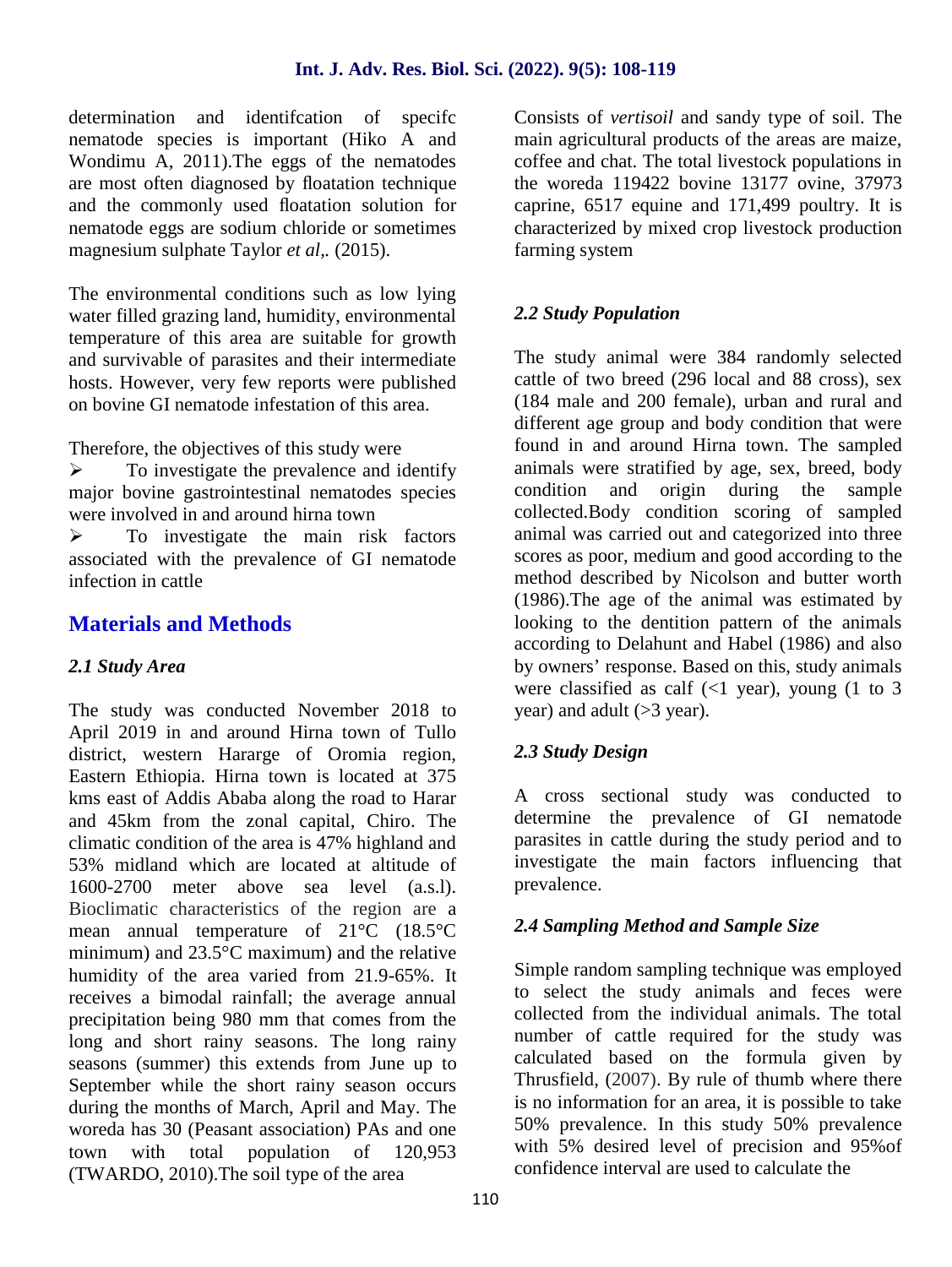sample size using the following formula. Sample size was determined using the equation:

$$
n = \frac{1.96^{2} * \text{Pexp} (1 - \text{Pexp})}{d^{2}}
$$
  
Where N= Sample size  
P= expected value  
d= desired absolute precision  
Then by taking p=50% and d=5%  
N=1.962 x 0.5(1-0.50)/0.05

## *2.5 Study Methodology*

*Fecal sample collection:* Fecal samples were collected randomly. Approximately 5-10gr of feces were collected directly from the rectum of the study animals using disposable plastic gloves and placed in plastic fecal bags that were then labeled. The collected samples were label with the necessary information and preserved in 10% of formalin and dispatched to Hirna Regional veterinary laboratory for coprological investigations.

*Parasitological Technique:* The fecal samples were subjected to standard qualitative examination using concentration (floatation) techniques following the standard procedures for detection the eggs of nematode (Hansen and Perry, 1994). Samples were immediately animals; processed and examined on the day of collection or stored at refrigerated temperature (4°C) for later examinations. The eggs of parasites were identified from their morphological characters and measurements using a light optical microscope with a magnification of  $10\times$  and  $40\times$ according to the literature (Soulsby, 1986; Georgi and Georgi, 1996 and Hendrix, 2017).

#### *2.6 Data Management and Analysis:*

All the data obtained from the study were entered into MS Excel data sheets and coded. The coded data were imported and analyzed using SPSS version 21 softwareIBM. (2012). Percentages (%) were used to measure prevalence of the parasites

as described by Hansen and Perry (1994) and chi square  $(\chi^2)$  was used to measure associations between prevalence and the various variables including breed of the animals, age, sex, origin and body condition scores. In all the analyses, a 95% confidence interval and P-value of less than 0.05 (P<0.05) was set for significance of statistical associations between the dependent and independent variables.

## **3. Results**

From total samples examined the overall prevalence of bovine gastrointestinal nematodes was 43% (165/384) were found to harbor one or more parasite species. Different variation was observed on the occurrence of GIN parasite among the risk factors. There was little prevalence difference observed between the two sexes. Prevalence of GI Nematode parasite observed was 42.4% in male while 43.5% was recorded in female, respectively. However, there was no statically significant sex related difference  $(p>0.05)$ .

Comparison was also made on the prevalence of GIN-parasites within the age groups in order to investigate the presence of any association. The overall prevalence of nematode infection was found to be higher in calf (64.0%) when compared to adult  $(41.4\%)$  and young  $(34.6\%)$ Thus, a significant association  $(\gamma 2=13.324; P=0.001)$  in prevalence was shown among animals with different age group categories (Table 1).Concerning the prevalence of nematode infections in different body conditioned animals, higher prevalence was observed in poor (86.4%) than moderate (34.0%) and fat (14.0%) animals. Thus, strong statistically significant association was observed among the animals with different body condition scores (P< 0.05) (Table 1).

The present study also tried to identify the presence of any association between prevalence of GIN parasites based on breed of animals. The study revealed a significant difference  $(p<0.05)$  in prevalence of GIN infection between local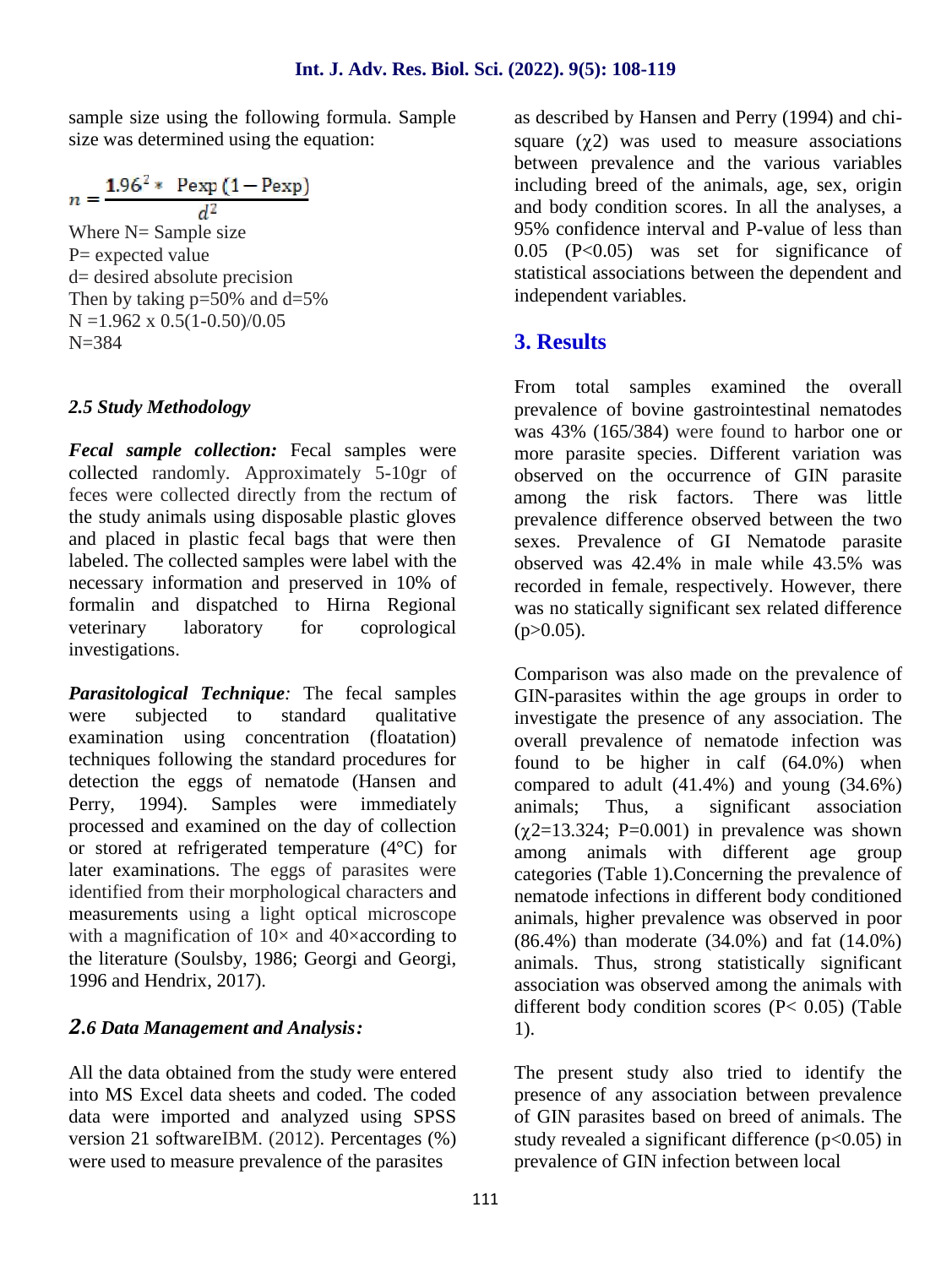(45.9%) and cross breeds (33. %) (Table: 1).The prevalence of GIN parasites in different origin is summarized in (table3). The result of the study indicates 36.0%, and 46.9% in urban and rural respectively. Thus, there was statistically significant origin-related difference (P<0.05).

#### **Identification of GI nematodes species:**

Outs of 165 positive results identified 145 (37.8%) animals were infected with single nematode. Among single parasitic infection observed in the present study *Trychostronglus spps* are the most dominant. Followed by *Haemonchus spps* and *Strongyloid spps*. However, the least nematode infection was observed by *Ostertagia spps* (Table: 2).

| Risk factor  | Number of<br>examined | Positive | Prevalence<br>$(\%)$ | $\chi$ <sup>2</sup> | P-value |
|--------------|-----------------------|----------|----------------------|---------------------|---------|
| Age          |                       |          |                      |                     |         |
| calf         | 76                    | 46       | 60.5                 |                     |         |
| young        | 127                   | 44       | 34.6                 |                     |         |
| adult        | 181                   | 75       | 41.4                 | 13.324              | 0.001   |
| <b>Sex</b>   |                       |          |                      |                     |         |
| male         | 184                   | 78       | 42.4                 | 0.048               | 0.454   |
| female       | 200                   | 87       | 43.5                 |                     |         |
| <b>BCs</b>   |                       |          |                      |                     |         |
| good         | 118                   | 17       | 14                   |                     |         |
| moderate     | 156                   | 53       | 34                   |                     |         |
| poor         | 110                   | 95       | 86.4                 | 128.961             | 0.00    |
| <b>Breed</b> |                       |          |                      |                     |         |
| local        | 296                   | 136      | 45.9                 |                     |         |
| cross        | 88                    | 29       | 33.0                 | 4.672               | 0.02    |
| Origin       |                       |          |                      |                     |         |
| urban        | 139                   | 50       | 36.0                 |                     |         |
| rural        | 245                   | 115      | 46.9                 | 4.353               | 0.024   |
| Total        | 384                   | 165      | 43.0                 |                     |         |

Table 1: Association between risk variables and Prevalence of GI nematodes

Table 2: Prevalence and identification of single GI nematode Parasites infection

| Parasite               | No. | Prevalence (%) |
|------------------------|-----|----------------|
| Trychostrongylus spps  | 36  | 9.4            |
| Strongloid spps        | 28  | 7.3            |
| Haemonchus spps        | 28  | 7.3            |
| <b>Bonustomum</b> spps | 25  | 6.5            |
| Eosophagostomum spps   | 16  | 4.2            |
| Ostertagia spps        | 12  | 3.1            |
| Total                  | 145 | 37.8           |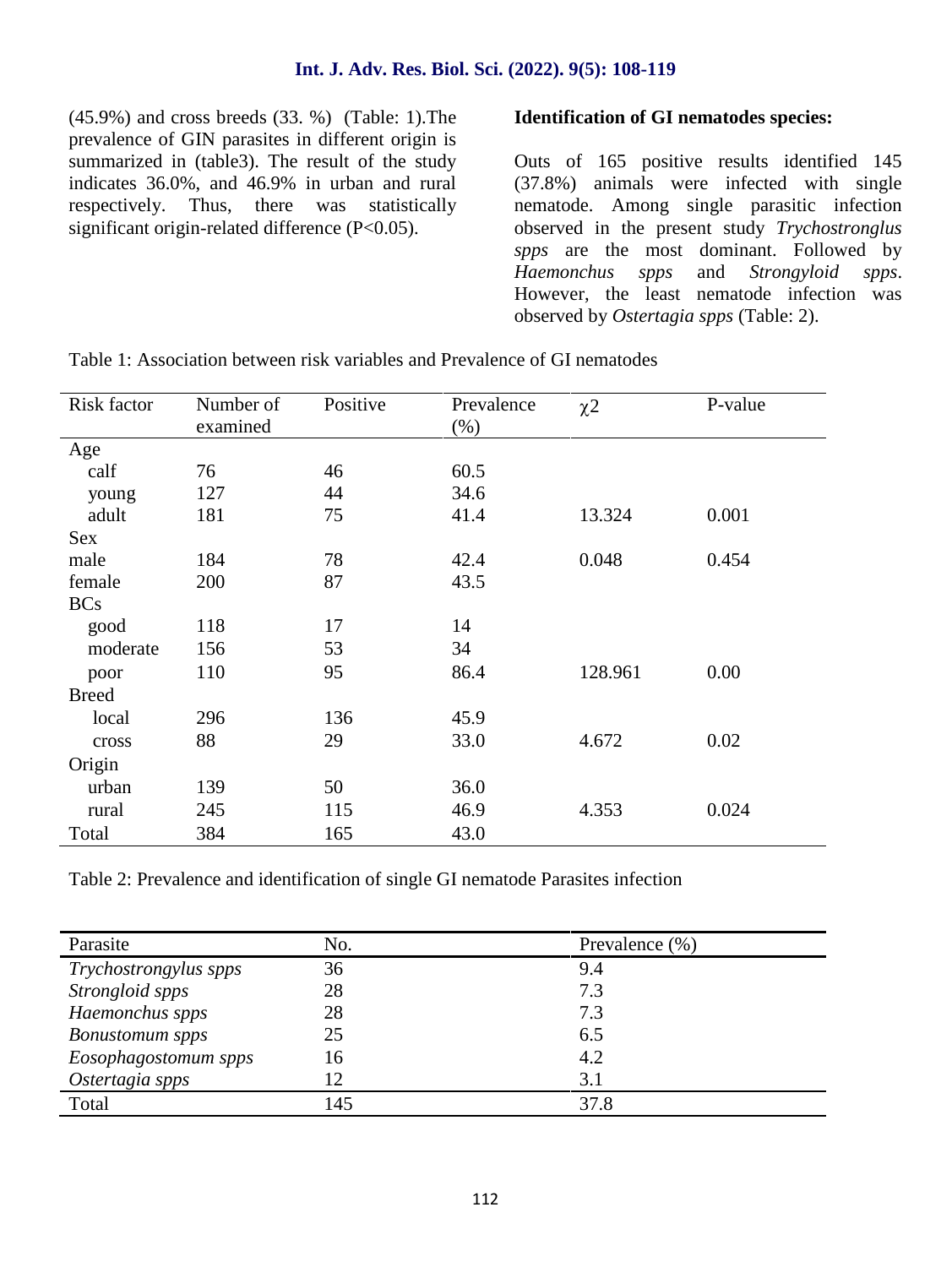#### **Int. J. Adv. Res. Biol. Sci. (2022). 9(5): 108-119**

Table 3: Mixed infection between different nematode identified

| <b>Parasite</b>                        | No. | Prevalence $(\%)$ |
|----------------------------------------|-----|-------------------|
| Trychostronglus and Eosophagastom spps | 10  | 2.6               |
| Haemonchus and Strongyloid spps        |     | 1.3               |
| Trychostronglus and Ostertagia spps    |     | 0.8               |
| Bunostamum and Ostertagia spps         |     | 0.5               |
| <b>Total</b>                           | 20  | 5.2               |

As shown in the above (table 3) out of 165(43%) infested animals; total prevalence of mixed infection was 20(5.2%). Among mixed parasitic infection observed in the present study; *Trychostrongylus spp with Eosophagastom spps* 10(2.6%) was the most dominant one.

## **4. Discussion**

Epidemiological investigation of nematodes in livestock using suitable and cost effective diagnostic methods is found to be important. Knowledge of the epizootiology of parasitism is a crucial requirement for the sustainable control of GI parasites, as they interact with their hosts under specific climatic, management and production conditions (Almeria and Uriarte, 1999; Waller, 1999). The current study revealed an overall prevalence of 43.0%, GI nematode infection in cattle. Different prevalence rate of GIT parasites was reported from different corner of Ethiopia as well as other countries due to the difference in management, husbandry, climate, topography, and other factors. The current result is similar to reports in Zimbabuwe by Pfukenyi *et al.* (2007) and Muluneh *et al*., (2014) and closely related to that of Yimer *et al*. (2015) who reported 41.5% prevalence in Dire Dawa. In contrast, the present study is lower than previous finding of Shirale *et al.,* (2003) who reported 58.00% prevalence and Adem and Anteneh, (2011) 54%in Haramaya University dairy farm. However, this study is relatively higher than some other reported from Ethiopia (Yehuelaeshet; 2005; Awraris *et al*., 2012) and other parts of the world (Ashutosh *et al.,* 2011; Brhanu, 201; Kabaka *et al*., 2013;)The deference in the prevalence reports of gastro-intestinal nematode could be due to the fact that the attributed to differences in agro- climatic

conditions including quantity and pasture quality, temperature, de-worming practices, humidity and grazing behavior of the host in the study areas.

In this study, a significant difference was not observed in GI nematode infection in relation to sex (p>0.05) (42% male and 43.2% female). The result of the present study agrees with that of [Tigist *et al*., (2012) (p>0.05),Regassa*et al*., (2006) in western Oromia and Hailu *et al.* (2011) in Jimma town]. But, this is in disagreement with previous study report with Windom (2009), Birhanu (2011) and Tulu and Lelisa (2016) who found prevalence rates in males (45.86%) to be greater than that in females (41.4%).

The current prevalence of nematode infection was found to be higher in calf (64.0%) when compared to adult  $(41.4\%)$  and young  $(34.6\%)$ animals. The result of the present study agrees with that of Regassa *et al*.,(2006), Mohammed *et al*. and Swai *et al*. (2006) who have reported higher infection rates with nematodes in calves as compared with adult cattle. This could be due to the fact that calves are more susceptible than adult counter parts. Age is supposed to have some association with occurrence of internal parasite because age has an effect on responsiveness or to the development of immunity causing lower worm fecundity in adult animals' (Klooser man *et al*., 1991) as well as Adult animals may acquire immunity to the parasites through frequent challenge and expel the ingested parasite before they establish infection (Bilal *et al*., 2005).But the findings of this study are inconsistent with reports from Gambia where adults and older animals bear high worm burden by Fritsche, (1993).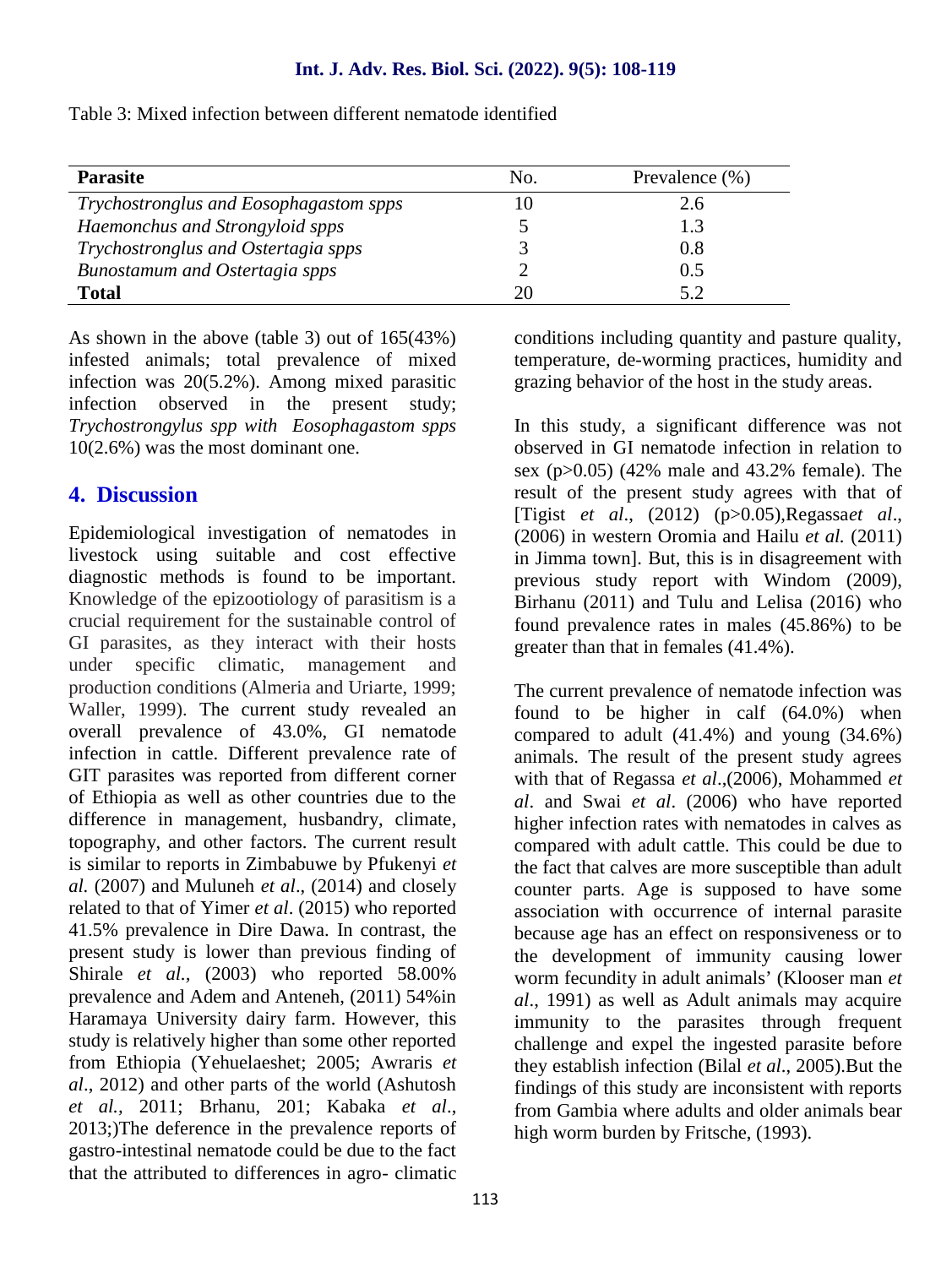A significant difference  $(p<0.05)$  was also found in variation of rate of infection among difference breeds where a higher infection was recorded on local breed cattle (46.5%) compared to cross breed (28.0%) cattle which is in agreement with the report of Tigist *et al*.,(2012) in and around Gonder town and Awraris *et al*. (2012). This may be due to the fact that farmers owned cross-breed or farmers that found in urban area are tend to follow intensive management system where as those farmers that haves our indigenous breed were tend to follow free grazing system mean extensive management system. Thus, the chance of exposure to infective parasitic egg or larvae of local-breed cattle is higher than those of cross breed cattle. However, it is in contrary to reports of Bacha and Haftu, (2014) in west Arsi zone (64.15%). The differences observed could be due to the variation in the periods or seasons in which the studies were conducted, climate and husbandry of the animals. These studies were conducted on cattle managed under extensive management, which could increase the degree of pasture contamination, leading to higher prevalence rates.

In this study, significant difference  $(p<0.05)$  was observed in GI nematode infection in relation to body condition where a higher prevalence of Nematodiasis was recorded in poor body condition (62.8%) than medium (41.1%) and good body condition (27.3%).This finding is in agreement with the work done by Keyyu *et al*., (2003) in Tanzania and Regasa *et al*., (2006), Tigist *et al*., (2012) and Awraris *et al*., (2012)in Ethiopia. However, the report disagrees with the work of Hailu *et al*., (2011).This variation may be due to malnutrition, other concurrent disease or the current parasitic infection which lead to poor immunological response to infective stage of the parasite

There was statistically significant difference association  $(P<0.05)$  with GI nematode based on origin of the animal, the prevalence is high in rural(47.0%) as compared to urban (33.0%).The result of the present study agrees with that of Milkessa *et al*., (2016).Thus, higher prevalence was recorded in rural than urban cattle. The reason for higher prevalence in rural area than that of urban farmers may be due to difference in management system and awareness of the farmers about disease. Almost all farmers found in urban area implement intensive management system whereas those farmers found in rural area are apply extensive management system. Moreover, urban farmers have access to anti-helmentic drugs and better awareness than rural farmers about the importance of de-worming

Out of 384 samples examined 165 were found positive. Of these 145 (37.8%) had single and 20 (5.2%) had mixed infection with difference nematode species. this result agrees with the results of Bacha and Haftu, (2014) and Ahmed, (2005) observed higher percentage of single  $(65.20%)$  than mixed  $(2.51%)$ andShirale, *et al., (*2003) observed (60.29%) single and (6.00%) mixed infection. This low prevalence of mixed infection in the study area may be due to immunity of the host, season and De-worming practice and also due to similarity in the two agro ecological zones and similarity in study design.

When the documented data was analyzed for nematodes it shows that the most prevalent *spp* in cattle among nematodes was *Trichostrongylus spp*36(9.4%). This result agrees with previous studies reported by Belem *et al*., (2001) and Brhanu,(2011). This was lower than previous report of Adem and Anteneh , (2011)with 37% and higher than the report of Addisu and Berihu**, (**2014) and Shirale *et al.,*(2003) with respective prevalence of3.65% and 3.14%.The variation between the present study and previous findings might be due to the differences among the geographical locations, climatic conditions of the study areas. The prevalence of this parasite was more in the dry season as compared to the rainy season.

The existence of more than one nematode species in a host has an additive pathogenic effect on the host and the pathogenicity is usually high (Pfukenyi *et al.,* 2007). In this particular study the prevalence of mixed infection was 5.2%. Among mixed parasitic infestations observed in current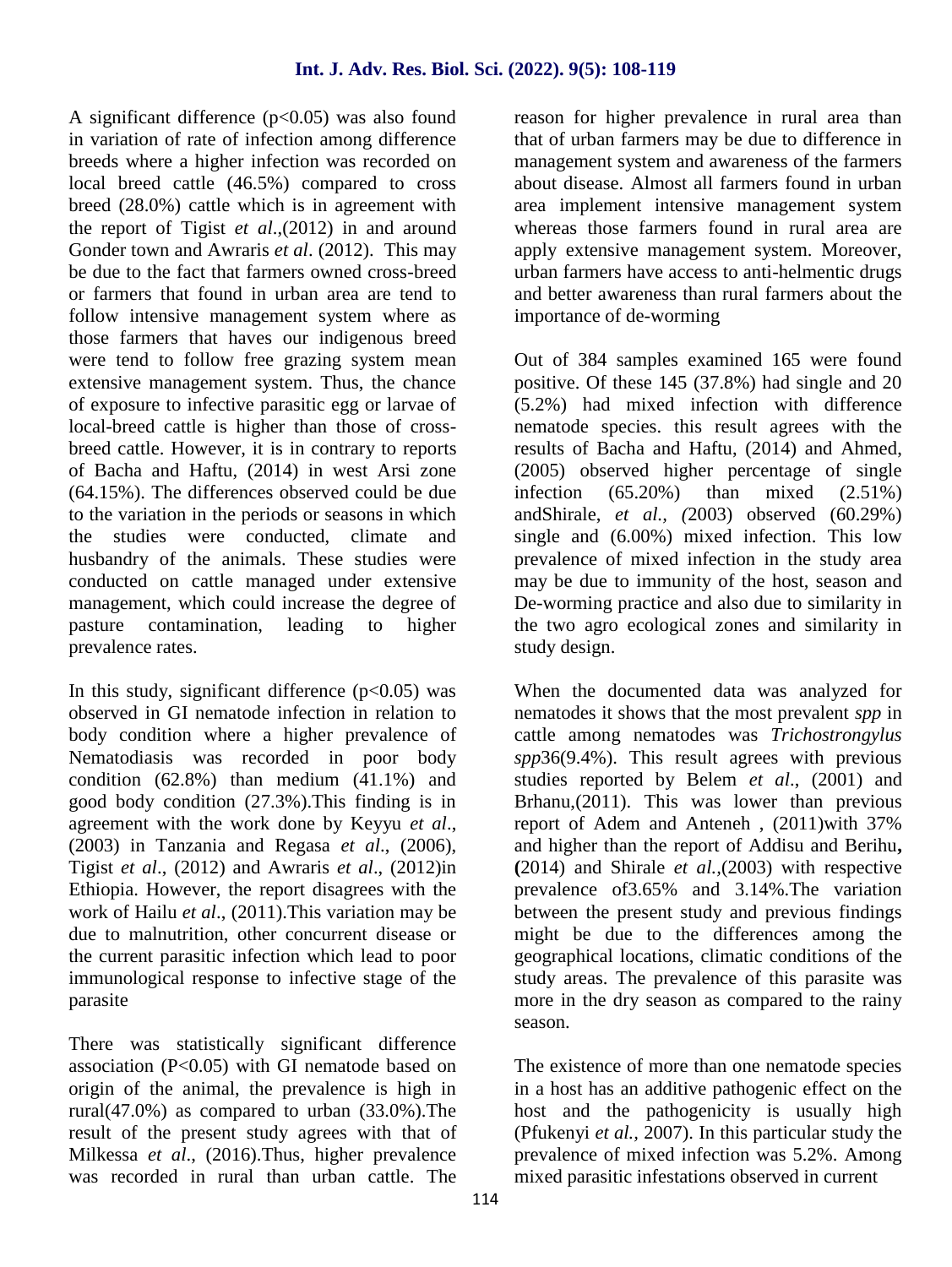study *Trychostronglus spp* together with *Eosophagastom spp* (2.6%) were most dominant nematodes in cattle's. This result agree with the previous reports of Bacha and Haftu (2014) , which was recorded the highest mixed prevalence seen in west Arsi zone was *Oesophagostomum spp* with *Trichostrongylus spp*37(9.6%).But the findings of this study are inconsistent with reports from Kombolcha and Dessie Town, by reterinary Abdulkadir, *et al*., (2017)who reported *Oesophagostomum spp* together with *Bunostomum spp* (1.8%) as the most dominant mixed nematodes in cattle's. This variation could be due to similarity or differences in the two agro ecological zones, sample size and similarity in the two study methodology

## **5. Conclusions and Recommendations**

Gastro intestinal nematodes are important cattle health problems in the study area with prevalence of 165/384 (43.0%). The present study was based solely on concentration (floatation)techniques for detection of gastrointestinal nematode eggs; among the six species of GIN parasites investigated, *Trychostronglus* spp 9.4% was found to be the most prevalent parasite in the study area, whereas *Ostertagia spp* 3.1% was the least prevalent gastro-intestinal nematode. In the present study all risk factors were found to be associated with the prevalence of GIN parasites with exception of sex. In the current work, the prevalence of mixed infestation with two parasite species in the same host was found to be 20/160(5.2%). The infection was found higher in animals with poor body conditions, immature and local breed (those come from rural where there is no excess facility of veterinary clinic and the the theory of the theory clinic and the the theory of  $\alpha$ . majority of them were managed under extensive open grazing). In conclusion, GIT-parasites cannot be ignored as a non important disease in current study area where it may continue to become a hazard to livestock industry of the country in general and inhibit the production and productivity of farmers of the area in particular. Therefore, in order to minimize the wide spread prevalence of this parasitic problem in the study area the following actions should be taken:

 Detailed study should be conducted using fecal culture and postmortem examination to clearly identify parasitic nematodes and their seasonal prevalence in the study area.

## **Acknowledgments**

Authors deepest thanks to the Hirna Regional laboratory members and the Communities for their logistic and material supports that highly aid for the completion of this work

## **Conflicts of Interest**

There is no conflicts of interest.

## **References**

- [1]Abdulkadir.O, Muhammed .H, Alula. A and Tarekegn .T(2017).Study on the Prevalence of GIT Nematodes on Bovine in and around Kombolcha and Dessie Town, North Eastern, Ethiopia . DOI: 10.4172/2157-7579.1000477*J Vet Sci Technol* 8:5
- [2]Addisu B, Berihu H (2014). Study on prevalence of gastrointestinal nematodes and coccidian parasites affecting cattle in West Arsi zone, Ormia Regional State, Ethiopia. *Journal of Veterinary Science & Technology*, **5**: 207.
- [3]Adem H,and Anteneh W (2011): Occurrence of nematodiasis in Holstein Friesian dairy Breed, *Journal of Veterinary Medicine and Animal Health* Vol. **3**(**1**), **pp**. 6-10.
- MAA (2010) Gastrointestinal (nematode) infections in small ruminants: Epidemiology, anthelmintic effcacy and the effect of wattle tannins. MSc Thesis submitted to School of Agricultural Sciences and agribusiness, University of KwaZulu-Natal Pietermaritzburg, **pp**: 1-6.
- [5]Almeria, S. and J. Uriarte. 1999. Dynamics of pasture contamination by gastrointestinal nematodes of cattle under extensive management systems: Proposal for strategic control. *Vet. Parasitol***. 83**: 37-47.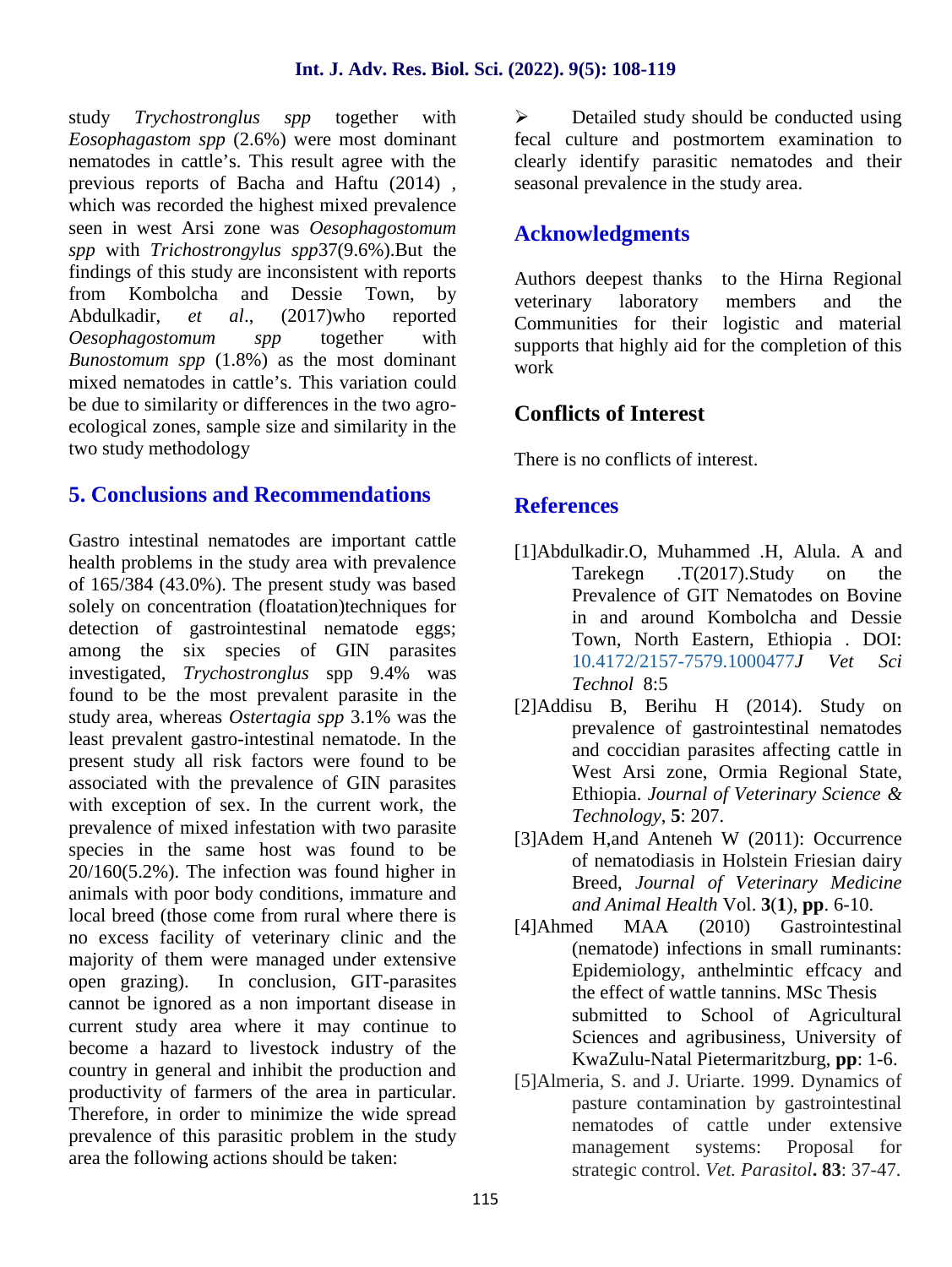- [6]Ashutosh W, Tanwar R, Singla L, Eda S, Naveen K, and Yogesh K (2011): Prevalence of gastrointestinal helminthes in Cattle and buffaloes in Bikaner, Rajasthan, India. *Veterinary World*. Vol**.4** (**9**):Pp. 417-419.
- **[7]**Awraris T, Bogale B, Chanie M (2012) Occurrence of Gastro Intestinal Nematodes of Cattle in and Around Gondar Town, Amhara Regional State, Ethiopia. *Acta Parasitol Globalis:***3**: 28- 33.
- [8]Bacha A, haftu, B (2014) Study on Prevalence of Gastro intestinal Nematodes and Coccidian Parasites selecting Cattle in West Arsi Zone, Oromia Regional State, Ethiopia. *J Vet Sci Technol***5**: 1-6.
- [9]Belem. A.M.G, O. P. Ouédraogo and R. Bessin. 2001. Gastro-intestinal nematodes and cestodes of cattle in Burkina Faso Biotechnol. *Agron. Soc. Environ*. **5**(1): 17- 21.
- [10]Bennema SC, Vercruysse J, Morgan E, Staffor K, Hoglund J, Demeler J, Himmelstjern GS, Charlier J. 2010. Epidemiology and risk factors for exposure to gastrointestinal nematodes in dairy herds in northwestern Europe: *Vet Parasitol*. **173**: 247–254.
- [11]Bilal MQ, Hameed A, Ahmad T (2009): Prevalence of gastrointestinalParasites in buffalo and cow calves in rural areas of Toba Tek Singh, Pakistan. *J. Anim. Plant Sci*., **19**: 67-70.
- [12]Brhanu, T., 2011. Study on the prevalence of Gastrointestinal nematodes infection of cattle in and aroundGonder, North western Ethiopia.
- [13]Chavhan PB, Khan LA, Raut PA, Maske DK, Rahman S, Podchalwar KS, Siddiqui MF (2008). Prevalence of nematode parasites of ruminants at Nagpur. *Veterinary World*, **1**: 140.
- [14] CSA (2017). Central Statistical Agency CSA. Agricultural sample survey results for NNPR. Statistical report on livestock and livestock characteristics (private peasant holdings), Center of Statistical Agency, **Volume II**, Addis Ababa, Ethiopia.
- [15]Edosomwan EU and Shoyemi OO, (2012). Prevalence of gastrointestinal helminth parasites of cattle and goats slaughtered at abattoirs in Benin City, Nigeria. *African Scientist.* **13**: 109-114.
- [16]Elsa L, Sofia V, Elvira S, Maria M, Mendes G, and André M (2012).Factors Influencing Livestock Productivity. Environmental Stress and Amelioration in Livestock Production, *DOI: 10.1007/978- 3-642-29205-7\_2, \_ Springer-Verlag* Berlin Heidelberg.
- [17]Fritsche T, Kaufmann J, Pfister K: Parasite spectrum and seasonal epidemiology of gastro-intestinal nematodes of small ruminants in the Gambia. *Vet Parasitol*. 1993; **49(**2-4):271-283.
- [18]Georgi, J.R. and Georgi, M.E (1990). Parasitology for Veterinarians.  $5<sup>th</sup>$  edn., W.B. Saunders Company, London. **1990**: 140-381.
- [19]Getachew H, Guadu T, Fentahun T, Chanie M (2012). Small Ruminant Hydatidosis: Occurrence and Economic Importance in Addis Ababa Abattoir*. Global Veterinaria***8(**2):160-167.
- [20]Gizachew B (2007).Major livstock health problems in market oriented livestock development in metema woreda, north Gondar zone, Ethiopia. DVM Thesis .AAU, FVM, Debre Zeit, Ethiopia.
- [21]Hailu D, Cherenet A, Moti Y and Tadele T (2011): Gastrointestinal helminth infections in small-scale dairycattle farms of Jimma town, Ethiopia School of Veterinary Medicine, College of Agriculture and Veterinary Medicine, Jimma University, P. O. Box 307, Jimma, Ethiopia *Ethiop. J. Appl. Sci. Technol.* **2***(1): 31 - 37*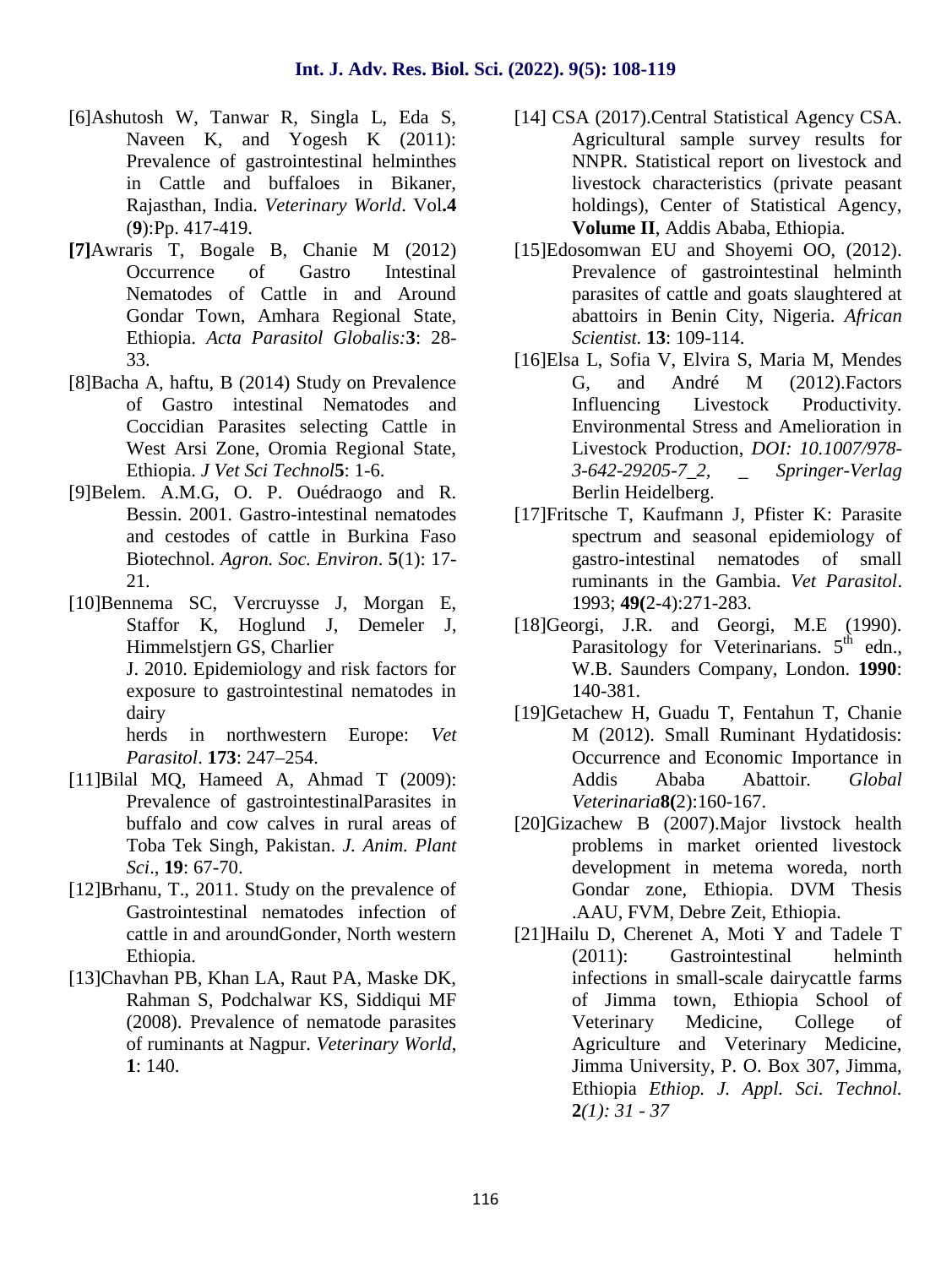- [22]Hansen J, Perry B (1994). The Epidemiology, Diagnosis and Control of Helminth Parasites of Ruminants. 2nd ed. ILRAD, Nairobi, Kenya. Hawkins CD, Morris RS (1978). Depression of productivity in sheep infected with *Fasciola hepatica. Vet. Parasitol*. **4**:341-51.
- [23]Hendrix C, Robinson E (2017). *Diagnostic Parasitology for Veterinary Technicians* (6th edn.), Elsiever **p**:56-80.
- [24]Hiko A, Wondimu A (2011) Occurrence of nematdiasis in Holstein Friesian dairy breed. *J Vet Med Anim Health*. **3**: 6-10.
- [25]Hiko A, Wondimu A (2013) Occurrence of nematodiasis in Holstein Friesian dairy Breed. *J Vet Medic Res***1**: 6-10.
- [26]IBM. (2012) SPSS Statistics for Windows, Version 21.0. IBM Corporation, Armonk, New York
- [27]Kabaka WM, Gitau GK, Kitala PM, Maingi N, Venleeuwen JA  $(2013)$  t e prevalence of gastro intestinal nematode infection and their impact on cattle in Nakuru and Makurweini districts of Kenya. Ethiop *Vet J***17**: 95-104.
- [28]Kanyari P, Kagira J, Mhoma RJ (2009). Prevalence and intensity of endoparasites in small ruminants kept by farmers in Kisumu Municipality, Kenya. *Vet. Parasitol*. **51(**4):137-141.
- [29]Keyyu JD, Kassuku AA, Kyvsgaard NC, Willingham AL 3rd: Gastrointestinal nematodes in indigenous zebu cattle under pastoral and nomadic management systems in the lower plain of Southern highlands of Tanzania. *Vet Res Commun*. 2003; **27(**5):371-380.
- [30]Khan MN, Sajid MS, Khan MK, Iqbal Z, Hussain A (2010). Gastrointestinal helminthiasis: prevalence and associated determinants in domestic ruminants of district Toba Tek Singh, Punjab, Pakistan. *Parasitology Research,* **107**: 787-794.

[31]Metaferia F, Cherenet T, Gelan A, Abnet F, Tesfay A, Ali JA, Gulilat W. A. (2011). Review to Improve Estimation of Livestock Contribution to the National GDP.

Ministry of Finance and Economic Development and Ministry of

Agriculture. Ethiopia: Addia Ababa.

- [32]Milkessa Gelana ,Tesfaye Mersha ,Tesfaye Mideksa ,Habtamu Abera ,Misgena Duguma and Tegegn Gudeta (2016). Epidemiological Study of Gastro Intestinal Helminthes Parasites of Calves in Urban, Peri Urban and Rural Smallholder Dairy Farms of East Wollega Zone, Western Ethiopia**.***Journal of Biology, Agriculture and Healthcare.***Vol**.6, No.17
- [33]Mohanta UK, Anisuzzaman T, Das PM, Majumder S and Mondal MMH (2007). Prevalence, population dynamics andpathological affects of intestinal helminths in Black Bengal goats. Bangladesh. *J. Vet. Med*. **5**:63–69.
- [34]Muluneh J, Bogale B, Chanie M (2014) Major Gastrointestinal Nematodes of Small Ruminants in Dembia District, Northwest Ethiopia. *Europ J Appl Sci***6**: 30-36.
- [35]Ng'ang'a CJ, Maingi N, Kanyari PWN, Munyua WK (2004). Development, survival and availability of gastrointestinal nematodes of sheep on pastures in a semi arid area of Kajiado District of Kenya. *Vet. Res. Com*. **28**(2)*:*491-501.
- [36]Nicolson MJ, Butterworth MH (1986) A guide to condition scoring of zebu cattle. Int Livest Centre Africa, Addis Ababa, Ethiopia.
- [37]Odoi A, Gathuma JM, Gachuiri CK, Omore A (2007). Risk factors of gastrointestinal nematode parasite infections in small ruminants kept in smallholder mixed farms in Kenya*. Vet. Res.Com*. **3**(6):1746- 1186.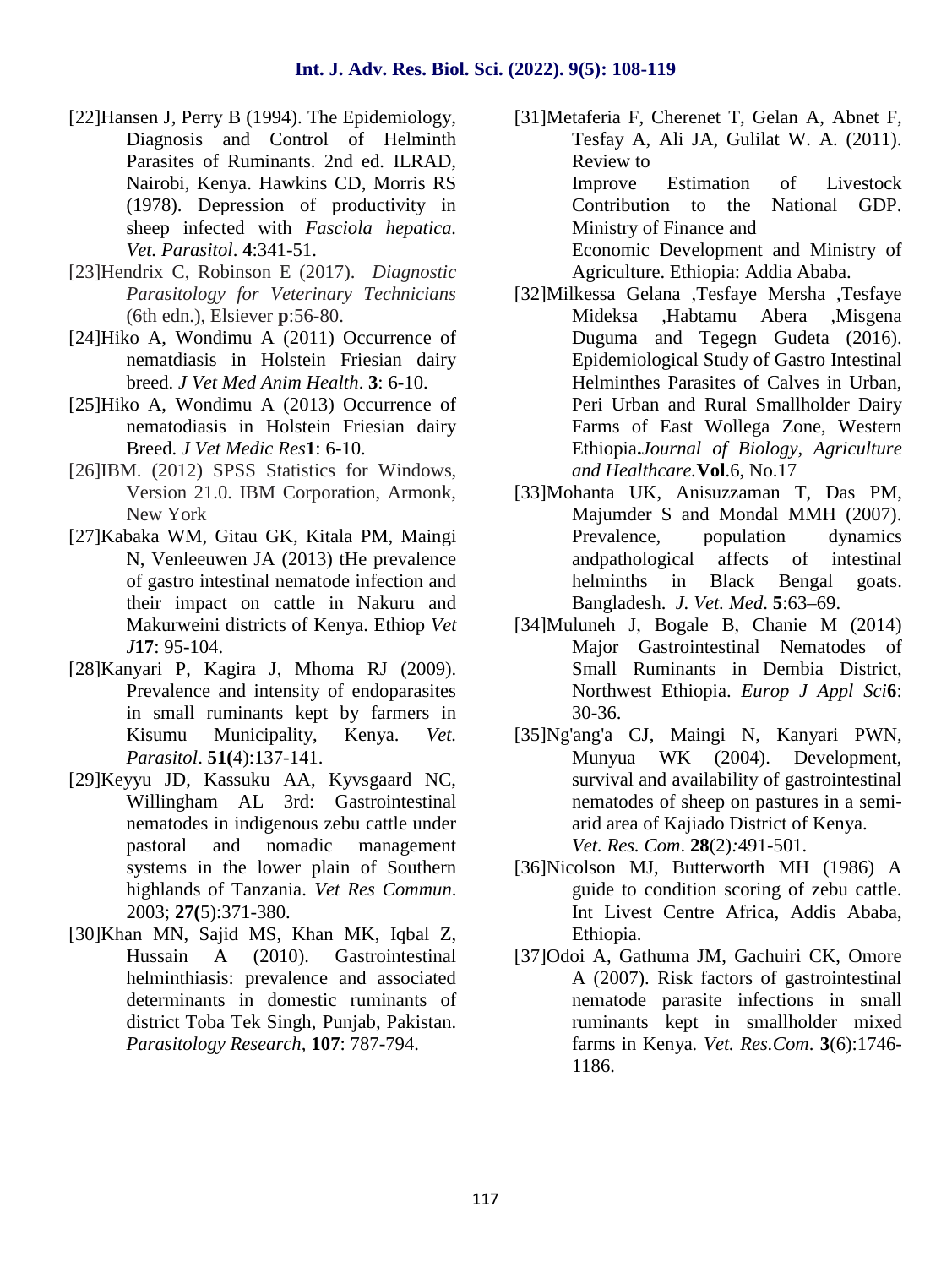- [38]Pfukenyi DM, Mukaratirwa S, Willingham AL, Monrad J (2007) Epidemiological studies of parasitic gastrointestinal nematodes, cestodes and coccidia infections in cattle in the Highveld and lowveld communal grazing areas of Zimbabwe. Onderstepoort *J Vet Res***74**: 129-142.
- [39]Rafiullah A, Abdul S, Sayyed Shabbir R, Muhammed S (2011). Prevalence of Gastrointestinal tract parasites in cattle of Khyber Pakhtukkhwa, *Journal of Agricultural and Biological Science* **9**:6.
- [40]Raza MA, Iqbal Z, Jabbar A, Yaseen M. 2007. Point prevalence of gastrointestinal helminthiasis in ruminants in southern Punjab. Pak: *J Helmin*. **81**:323–328.
- [41]Regassa F, Sori T, Dhuguma R, Kiros Y (2006) Epidemiology of Gastrointestinal Parasites of Ruminants in Western Oromia Ethiopia. *Intern J Appl Res Vet Med***4**: 51- 57.
- [42]Shirale M, Meshram D, and Khillare K, (2003): Prevalence of Gastrointestinal Parasites in Cattle of Western Vidarbha Region. *Veterinary World*. Vol.**1** (**2**): 45
- [43]Singla LD, Moudgil AD, Sood NK, Deshmukh S, Turkar S, Uppal SK (2014). A unique case report on *Setaria* species microfilariosis in adult cattle in Punjab (India). *International Science Journal***1**(2):1-3.
- [44]Swai E, Mitui P, Mbise A, Kaaya E, Sank P (2006). Prevalence of gastrointestinal parasites infection in maasai cattle in Mygorongora District, Tanzania. LRRD. 18:1-11.
- [45]Soulsby, E.J.L (1986). Helminths, Arthropods and Protozoa of Domesticated Animals, 7th edn. Bailliere Tindall, London. : 167- 174.
- [46]Taylor MA, Coop RL, Wall RL (2015) *Veterinary Parasitology*. 4rd edn. Blackwell Publishing, **pp**: 700-701.
- [47]Tesfaye T. Characterization of goat production systems and on- farm evaluation of the growth performance of Grazing goats supplemented with different protein Sources in Metema woreda, Amhara region, Ethiopia. MSc Thesis, Haramaya University, Ethiopia. 2009.
- [48]Thrusfield M. (2007). Veterinary epidemiology, third edition. Blackwell publishers, London. **pp**:267- 304.
- [49]Tigist A, Basaznew B, Mersha C (2012). Occurrence of Gastro Intestinal Nematodes of Cattle in and Around Gondar Town, Amhara Regional State, Ethiopia. Ethiopia. *Acta Parasitology Globe***3**(2):28-33.
- [50] Tullo Woreda Agricultural and Rural Development Office (TWARDO), 2010. North Gondar Zone Agricultural Office Report of Livestock Resource, **pp**: 14-15.
- [51]Tulu D, Lelisa K (2016). A Study on Major Gastro-Intestinal Helminths Parasites of cattle in Tulo District, West Hararghe Zone, SouthEastern Ethiopia. *Journal of Veterinary Science and Animal Husbandry***3**(2):1027
- [52]Wadhawa A, Tanwar RK, Singla LD, Eda S, Kumar N, Kumar Y (2011). Prevalence of gastrointestinal helminths in cattle and buffaloes in Bikaner, Rajasthan, India. *Veterinary World***4**(9):417-419.
- [53] Waller, P.J. 1999. International approaches to the concept of integrated control of nematode parasites of livestock**.** *Int. J. Parasitol***. 29**: 155-164.
- [54]Yasin, H., Tsegay, T. & Niraj, K. 2017. Prevalence of bovine trematodes and associated risk factors at Abergelle export abattoir, Mekelle, Tigray, Ethiopia. *Ethiopian Journal of Veterinary Science and Animal*

*Production,* **1***(*1): 25-34.

[55]Yehuelaeshet, D., 2005. The Study on Endoparasite ofDairy Cattle in Bahir Dar and its surrounding. DVMThesis, Faculty of Veterinary Medicine, Addis AbebaUniversity. Debzeit, Ethiopia.